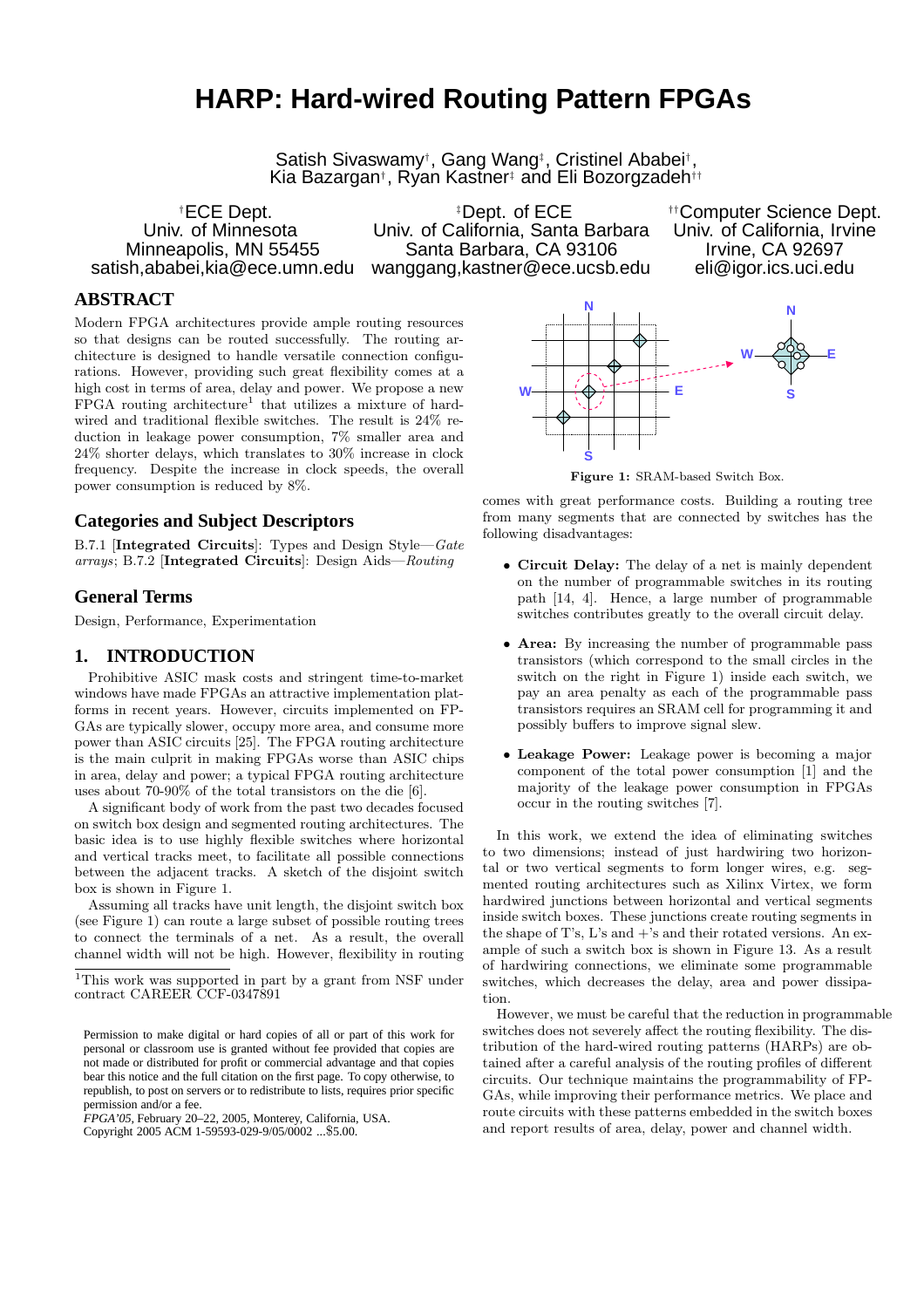The paper is organized as follows. In Section 2, we describe the terminology that we use throughout the paper and the overall flow of our architectural design. In Section 3, we perform an empirical analysis on detailed routings to find the most common routing patterns and their densities. Based on this analysis, we design the architecture of the switch boxes containing the hardwired routing patterns. Details of this step are discussed in Section 3.3. Section 4 explains how hard-wired routing patterns inside the switch boxes are exploited by the router. Experimental results are presented in Section 5. Section 6 gives details on related work. We conclude in Section 7, by outlining our main contribution and discussing future research directions.

# **2. PRELIMINARIES**

#### **2.1 Basic Terminology**

The routing of a multi-terminal net is frequently modeled as a rectilinear Steiner tree (RST). A RST has three types of joint patterns: L-shape, T-shape, and +-shape. An FPGA routing architecture with uniform unit-length segmentation has a switch at each of the joint patterns. Additionally, there are switches for horizontal (H) and vertical (V) routes that span more than one channel. Modern FPGA devices use multilength segments (−-shape and |-shape) in order to reduce the number of switches along the horizontal or vertical routes of the nets. This enhances the delay of the routing; however, it reduces the flexibility of the architecture.

We call the switch shown on the right side of Figure 1 a flexible switch. A multi-length segmented architecture merges the "W" track and the "E" track to form a longer segment. This is equivalent to removing the pass transistors (and their associated SRAM cells and buffers) that connect the "E" or "W" tracks to other tracks. The result is a hardwired connection between "E" and "W". The area of this new switch is smaller, however, it is less flexible than the original flexible switch. If we allow the horizontal track to also connect to the vertical track at this junction (e.g., the way hex lines in Xilinx architectures connect to other segments on the middle point), then two more switches will be used to provide connectivity between wire segments "WE" and "N", and also between "WE" and "S". Obviously, the area and delay of this switch increases, but we gain flexibility.

To the best of our knowledge, no one has extended the idea of hardwiring pass transistors to junctions that are formed between horizontal and vertical tracks. In this work, we study HARP (HArd-wired Routing Pattern) architectures that utilize hardwired "switches" at certain junction patterns. The three joint patterns  $(L, T, +, and H/V)$  and their various orientations result in eleven possible HARPs:  $\top, \bot, \dashv, \vdash, \ulcorner, \urcorner, \bot,$  $\lrcorner$ ,  $\lvert$ , − and +.

# **2.2 HARP-basedFPGA Routing Architecture Design Flow**

Figure 2 shows our design flow to introduce HARPs into traditional FPGA routing architectures. First, we place and route a number of circuits on a traditional FPGA architecture. By analyzing the routes of the circuits, we extract the frequency at which different HARP patterns are used in switch boxes. Next, we use the results of the pattern distribution analysis to create a new architecture that has a mixture of flexible and HARP switches. Finally, we place and route designs on the new HARP architecture and compare the results with the traditional architectures.

Traditional architecture





#### **3. ROUTING PATTERN ANALYSIS**

In this section, we discuss the statistical analysis of routing pattern frequencies and correlations between circuits, architectures and these patterns.

#### **3.1 TestingBenchmark and Routing Result Generation**

After placing and routing the MCNC benchmark circuits, we observed how often each of the joint patterns can be found in a route of each net. Note that the placement and routing algorithms will affect the frequency of these patterns. We will discuss this issue in Section 7.

Statistical information can guide us on how often we need to insert HARP switches inside switch boxes. To find the pattern frequencies, we routed all the benchmarks on a given traditional segmented FPGA routing architecture applying the VPR FPGA place-and-route tool [3]. For a given routing segmentation, we routed each circuit, detected the patterns in the route files, and applied statistical analysis on the data.

In our studies, we considered two segmentation architectures: unit-length segmentation and multi-length segmentation (similar to Xilinx's Virtex family). We used the VPR router in three different modes: Timing-driven, Routability-driven without bend-cost, and Routability-driven with bend-cost. We experimented our technique on the MCNC benchmark suite [23].

## **3.2 Analysis of Routing Patterns**

#### *3.2.1 VPR Pattern Finder Tool*

In order to analyze the behavior of the routing patterns, we have implemented *VPR Pattern Finder* (VPF), a graphic tool for parsing, visualizing and analyzing the VPR routing results [19]. VPF takes a VPR routing result file as input and automatically extracts the routing information, identifies the connection patterns in switch boxes, and in turn generates statistical reports for different patterns.

Based on the underlying FPGA architectures, there are two types of VPR routing file formats: unit-length or multi-length. In the unit-length architecture, each routing segment has a length of one, while in the latter approach, segments span multiple configurable logical block (CLBs), and are staggered to provide faster and more direct connectivity. A multi-length segment is defined by its starting and ending coordinates. In VPF we provide a uniform model to handle both formats, where the unit-length results are treated in the same way for multilength segments, except the starting coordinates and the ending coordinates are identical.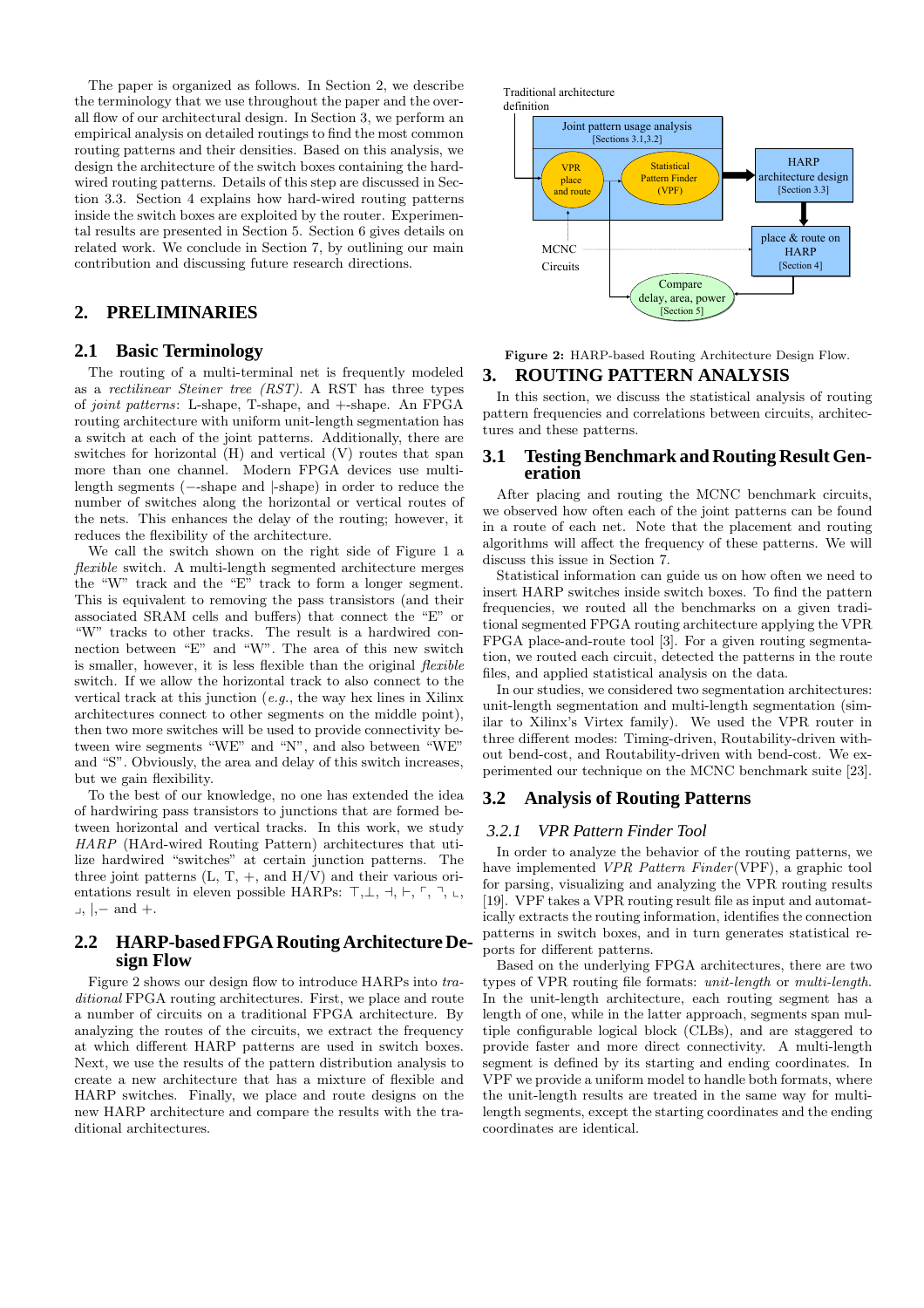

Figure 3: Switch box indexing and pattern labelling in VPF



Figure 4: Switch box pattern distributions

(Benchmarks A, B, and C are generated using the same multi-length Virtex style architecture with different routing considerations, i.e. routability-driven without bend-cost, routability-driven with bend-cost, and timing-driven; Benchmark D is the timing-driven result using the unit-length architecture)

In our analysis, we focus on the connection patterns of the switch boxes. For a given FPGA layout, a switch box is indexed by a tuple  $(i, j, t)$  as shown in Figure 3(a), where i and j indicate the physical location of the switch box and  $t$  identifies the track being used. Based on the structure of the switch box, we have 11 possible connection patterns on a switch box. They are  $\top$ ,  $\perp$ ,  $\dashv$ ,  $\vdash$ ,  $\ulcorner$ ,  $\urcorner$ ,  $\vdash$ ,  $\perp$ ,  $\perp$ ,  $\vdash$ ,  $\vdash$  and  $\dashv$ . We encode these patterns with four binary bits that denote whether the *left*, *right*, *top* and bottom track associated with the switch box is connected to the junction. As an example, Figure 3(b) shows a sample net, which contains only one source and three sinks. Empty rectangles show ends of the segments that are not connected to this net. The numbers on the lines denote the length of the connections (that are possibly formed by connecting two or more segments). Based on the above discussion, switch box  $sb_A$  has pattern  $\top$ (1101),  $sb_B$  has pattern  $\vdash$ (0111), and  $sb_C$  is of pattern  $\lrcorner$ (1010).

It is important to find out how each HARP extends along different directions - the *pattern length*. This information can provide more insight into the routing behavior and offer useful guidance for improving routing quality by hard-wiring these patterns. VPF performs this analysis using the following simple algorithm: (i) For each marked switch box, identify its pattern. Based on the pattern information, try to trace along the valid directions starting from the switch box; (ii) Stop when we meet a switch box that has a pattern other than | or −, or we reach

the source or a sink; (iii) Report this distance as the result of the current direction; (iv) Take the minimum among all directions as the pattern length of the current switch box. Following the same example shown in Figure 3(b) and assuming the numbers by the segments indicate the segment lengths, switch boxes  $sb<sub>A</sub>$ ,  $s_{\text{B}}$  and  $s_{\text{b}}$  have pattern lengths 6, 2 and 5 respectively.

#### *3.2.2 Statistical Results and Analysis*

Statistical information about the switch box patterns obtained from VPF provide insight into the behavior of the placement and the routing tools as well as resource demands of the circuits. Figure 4 shows the normalized pattern distributions (in percentage of all the switch boxes) for different benchmarks and segmented architectures. Among them, the unit-length (D) results are generated on an architecture that only supports segment of length one, while those of  $A, B$  and  $C$  are generated on a Virtex style architecture with multi-length segment routing architecture. A is generated with the routability-driven routing without bend cost,  $B$  corresponds to routability-driven with bend cost, and  $C$  is generated using the timing-driven routing mode. Placement for all experiments was done using the timing-driven mode.

One interesting observation that can be made from Figure 4(a) is that the multi-length segmented architecture greatly changes the pattern distribution compared to unit length. The combined frequency of vertical and horizontal patterns drops from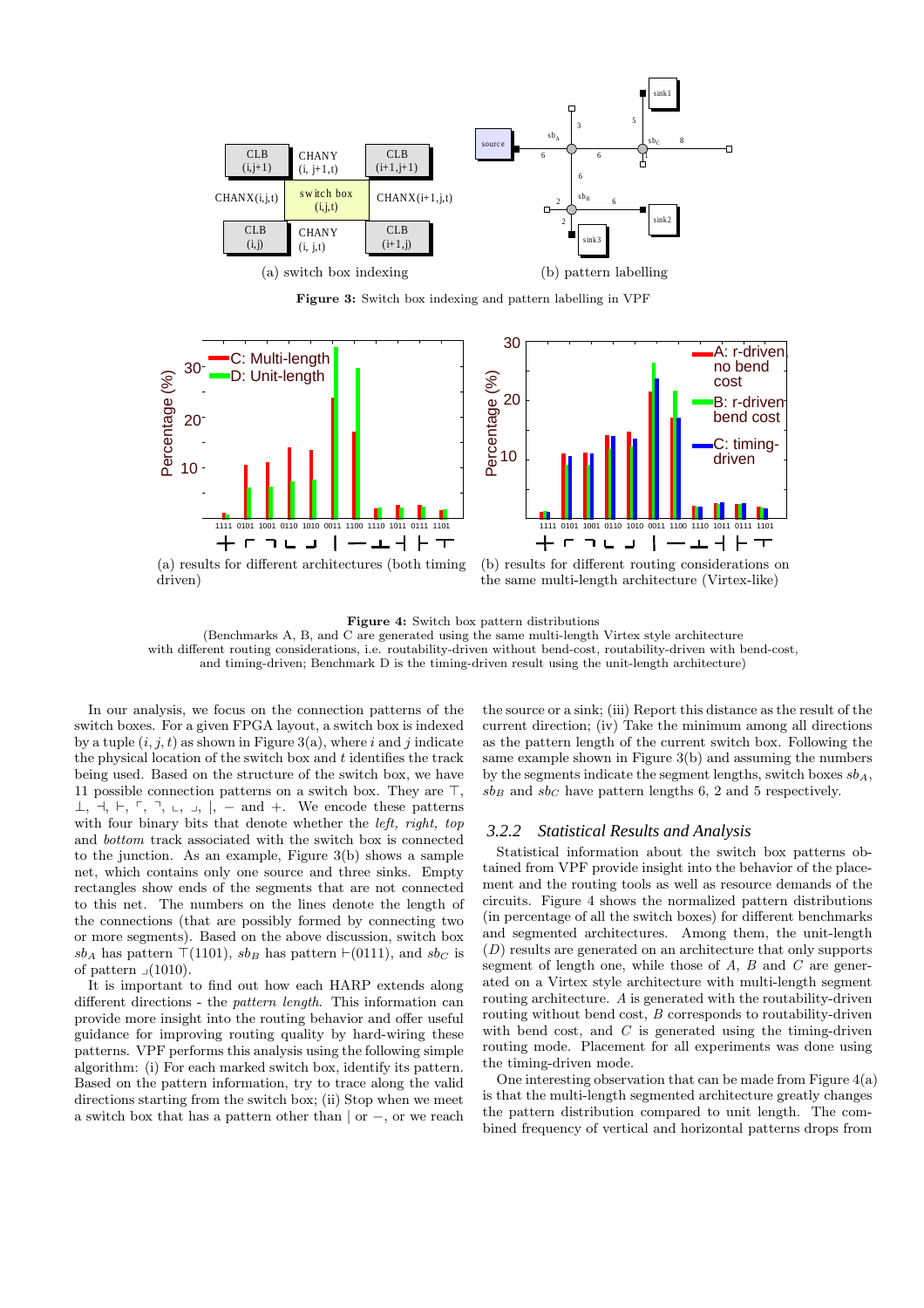

Figure 5: Distribution statistics on switch box pattern lengths (Benchmarks A, B, and C are generated using the same multi-length Virtex style architecture with different routing considerations, i.e. routability-driven without bend-cost, routability-driven with bend-cost, and timing-driven; Benchmark D is the timing-driven result using the unit-length architecture)

63.3% to 41.2%. On the other hand, this drastic change is not seen in Figure 4(b) where the results are obtained on the same Virtex style architecture but with different router settings. In other words, the architecture seems to have a much bigger impact on the switch box pattern distribution than the routing algorithm. Figure  $4(a)$  shows there is little change in the percentage of the T patterns (pattern 1110, 1011, 0111, and 1101) or the  $+$  pattern (pattern 1111) when we switch from unitlength to the multi-length segment architecture. On the contrary, there is a significant increase for the L patterns (pattern 0101, 1001, 0110 and 1010). The combined frequency of all the L patterns increases from 27.46% for the unit-length architecture to 41.62% for the multi-length architecture. In other words, for the multi-length architecture, the possibility of having an L patterned switch box is comparable to (if not more than) that of a vertical or horizontal pattern. This is a profound difference when compared with the unit-length results, in which the vertical and horizontal patterns are overwhelmingly dominating the pattern distribution.

Next, we analyze the length of the patterns using the method discussed in Section 3.2.1. Figure 5 illustrates the pattern length distributions for our testing benchmarks. The x-axis in these graphs is the pattern length, while the y-axis is the normalized percentage for switch box patterns with the given length.

We can observe that all these graphs share some common characteristics. First, for the unit-length architecture, the pattern length distribution drops rapidly and monotonically as the

length increases. The results for the multi-length architecture are more sophisticated but still follow a similar trend except for length 6, which shows spikes on all patterns. On all patterns except  $+$ , there is a small spike at length 12 too. Such harmonic behavior demonstrated by these spikes is no surprising because in the multi-length architecture, the majority of the segments are of length 6, where switch connections are allowed at both the middle point and the ends of the segments.

We also performed further analysis (results not shown in this paper), focusing on the geometric distribution of different patterns. We observed uniform distribution of all patterns with the exception of one benchmark<sup>2</sup>.

### **3.3 Architecture Design**

Architecture design for FPGAs is a complex problem and much work has been done in this area since FPGAs were first proposed. There are many architectural factors (such as switchblock or switch-matrix style, switch-block flexibility  $F_s$ , connectionblock flexibility  $F_c$ , frequency of switch-blocks along routing segments, channel segmentation and staggering, clustering of LUTs in CLBs), which contribute to the quality of the final FPGA platform. Among these factors, switch-block design is of paramount importance. Switch box design has been addressed in previous works.

Previously proposed switch boxes include (see Figure 6.): (i) The Xilinx XC4000-series [21] (also known as disjoint or sub-

<sup>&</sup>lt;sup>2</sup>For circuit "bigkey", the  $+$  patterns were concentrated in the two horizontal channels at the center of the chip.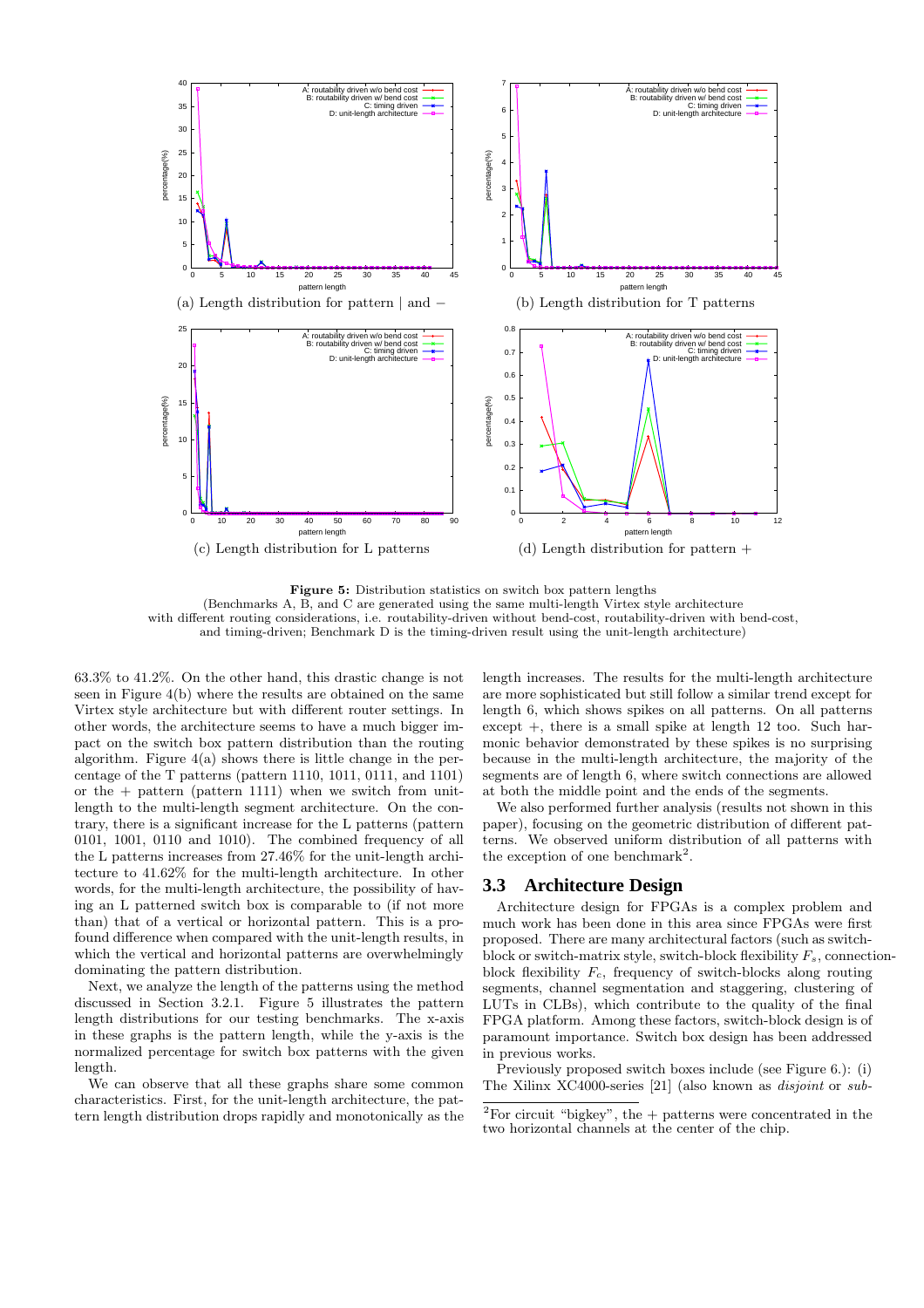set). It is area-effective but creates disjoint routing domains. (ii) Anti-symmetric switch box [17] is known for good practical routability. (iii) Universal switch box [5] can simultaneously route all two-point connections in the switch-block. (iv) Wilton switch box [20] eliminates the problem of routing domains and provides greater routing flexibility. This switch-block style was improved later in [10], to become Imran switch box as a combination of the disjoint and Wilton styles, which leads to a better trade-off between switch-block area and routability.

All of the previous works assume a switch-block flexibility  $F_s = 3$ , which means that every track entering and ending at one side of the switch-block will connect to three other tracks at the other three sides of the switch-block. This ensures a good practical compromise between the routing flexibility offered by the switch-block and its area as well as the run-time of the routing algorithms. Based on the analysis presented in



Figure 6: Typical Switch Box Configurations

the previous section, we design a new switch box, which will include hard-wired routing patterns. This means that we remove a certain number of programmable switches (derived from statistical analysis of the routing profiles of various circuits) from the switch boxes and replace them with wires. The composition of these hard-wired patterns are chosen after careful analysis of the routing profiles, hence the effect on the routability of circuits is minimized. We have experimentally verified the minimum effect of HARP switches on the routing of circuits (see Section 5).

Figure 7 shows some of the possible HARPs that can be present inside the switch boxes. The hard-wired patterns are shown using solid lines indicating that they are wires and not programmable switches. The next section describes how the routing tool is made aware of these patterns and how they are exploited to reduce the delay, area and power dissipation.



# **4. ROUTING WITH HARPS**

To harness the advantages of HARP architectures, the placement and routing tools must be adapted to use hard-wired resources for timing critical nets and only use regular switches where hard-wired resources are not available.

In this work, we would like to fully exploit the hard-wired patterns present inside our switch-blocks. This can be done in the detailed routing stage by constructing a routing graph with the hard-wired routing patterns embedded as low cost edges. VPR [2], and the power model from Wilton, et. al. [16], which we use for our work employ a routing graph construction approach to perform detailed routing. The routing segments and the logic block input and output pins are represented as vertices in the routing graph with a certain cost associated with them. Edges in the routing graph correspond to the connections between them. Edges maybe bidirectional or unidirectional depending on whether a pass-transistor or a buffered switch is used [3]. A sample routing graph is shown in Figure 8 [3].



Figure 8: Sample routing graph

The way the routing graph is constructed changes with the presence of hard-wired patterns. These changes occur inside the switch boxes. Figure 9 shows the routing graph for a disjoint switch box (with pass transistor switches) with all tracks terminating at the switch box, and a disjoint switch box with a T-shaped hard wired pattern embedded in it. With the Tshaped pattern in the switch box, the routing graph contains only those edges forming the pattern and all the other edges are removed from the graph.



Based on the results of the analysis presented in Section 3, we first determine the number of different HARP patterns that need to be inserted inside the switch boxes. Next, the FPGA chip is scanned row-by-row and patterns are inserted based on their desired percentages. When introducing these patterns, we take care not to connect different hard-wired patterns together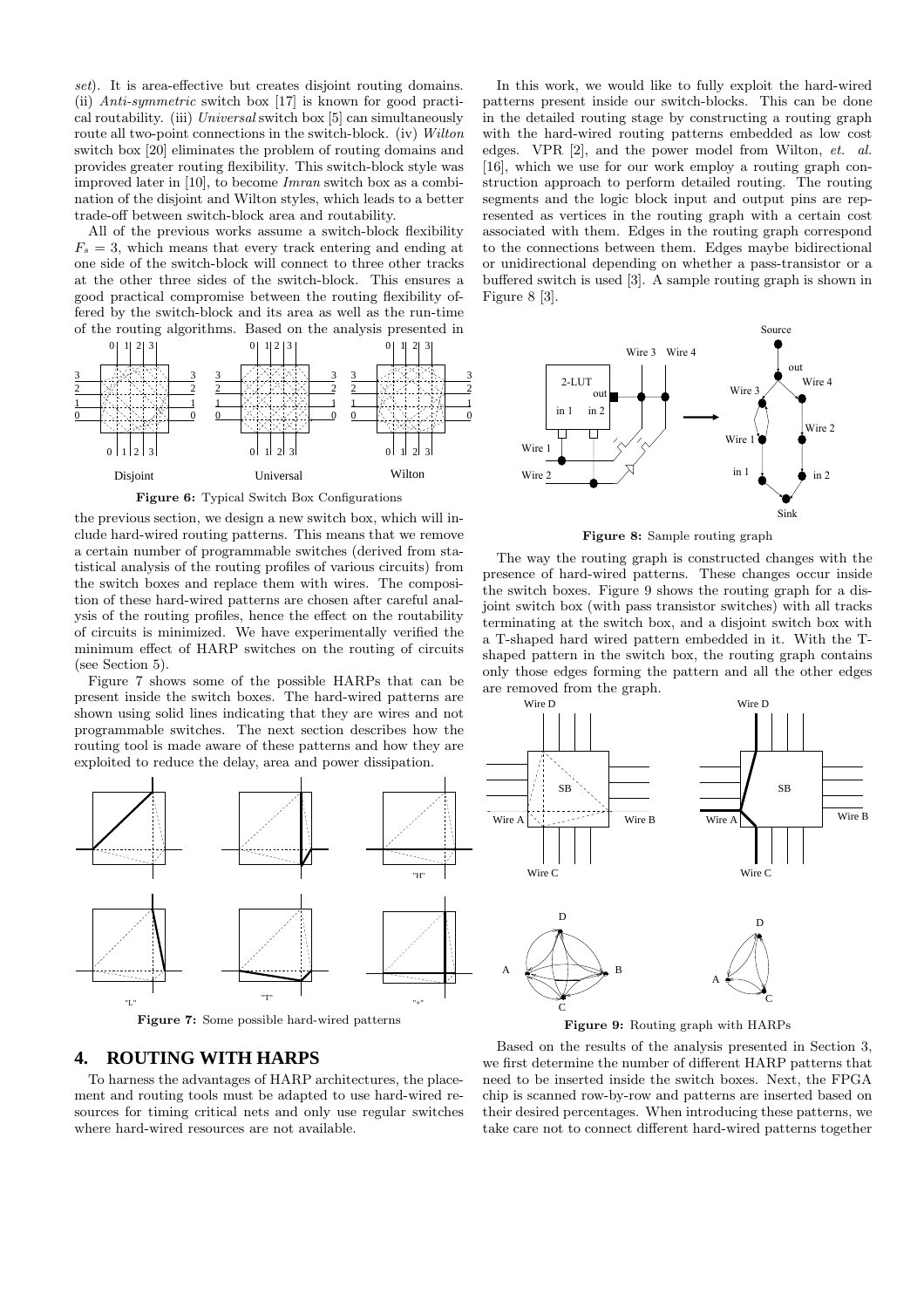to form large trees. The reason for this restriction is illustrated by the example of Figure 10.

When we use two adjacent hard-wired patterns, an L-shaped pattern and a T-shaped pattern to connect terminal A to terminal  $B$  in the figure, a dangling segment is formed. This is undesirable as it adds extra capacitance and resistance, which is contrary to the goal of reducing overall power and delay. This problem is overcome by making sure that not many hard-wired patterns are connected back-to-back. In the rest of this section, we present our algorithms assuming that no two HARPs are allowed to connect back-to-back, but later on in Section 5, we relax this restriction a little and observe that the limited use of merged HARPs will improve the quality of the circuit.



Figure 10: Connecting Hard-wired patterns together

Once we know the number and location of these hard-wired patterns, we change the way VPR constructs the routing graph and include only those edges (corresponding to wire segments) that are actually connected to the pattern<sup>3</sup>. These edges are inserted as low cost edges so that the router will automatically choose these hard-wired patterns when performing detailed routing. The cost is calculated based on the lumped resistance and capacitance of the wire segment (including HARP and regular segments) connected to a switch. The pseudocode for inserting the hard-wired patterns inside switch boxes is shown in Algorithm 1.

Figure 11 shows how the pattern distribution array used in Algorithm 1 is populated. An array size of 10 is used for illustration purposes. In the figure, V, C, H, T and L denote Vertical, Cross, Horizontal, T and L shaped HARPs (no orientation considered yet). The percentages in the figure are 20%, 10%, 20%, 20% and 30% respectively and the patterns are distributed uniformly in the array (these numbers are taken from the statistical analysis of the routing pattern frequencies).



Note that  $\ulcorner$  and  $\lrcorner$  can be combined into one switch configuration which makes two disjoint connections (one between right and bottom segments, and the other between top and left segments). The same is true with  $\bar{\ }$  and  $\bar{\ }$ . See Figure 13 for

examples of L patterns (in SB2, the fourth switch from the bottom is an  $\{\ulcorner, \lrcorner\}$  switch). Our architectural generation code

| is available for download from [8] for non-commercial use.                                                    |
|---------------------------------------------------------------------------------------------------------------|
| Algorithm 1 Pseudo-code to Insert HARPs                                                                       |
| Input:                                                                                                        |
| Tech mapped netlist .net $G(V,E)$                                                                             |
| Architecture description file                                                                                 |
| Initialization:                                                                                               |
| Initialize switch box(SB) matrix of dimensions $(n_x, n_y, CW)$                                               |
| to unknown                                                                                                    |
| $\binom{*}{x}$ , $n_y$ denote number of channels in x and y directions<br>and $CW$ denotes channel width*/    |
| Initialize Pattern distribution $array(P)$ of size 100 with sym-                                              |
| bolic entries denoting various HARPs according to the fre-                                                    |
| quency of distribution.                                                                                       |
| $Pattern Counter \leftarrow 1$                                                                                |
| Algorithm:                                                                                                    |
| for $i=1$ to $n_x$ do                                                                                         |
| for $j = 1$ to $n_y$ do                                                                                       |
| for $track = 1$ to CW do                                                                                      |
| orientation $\leftarrow$ Random {0,90,-90,180}                                                                |
| $PatternID \leftarrow pattern_id(P(pathern_counter %100),$                                                    |
| <i>orientation</i> )                                                                                          |
| $S \leftarrow$ switches adjacent to switch(i,j,track)                                                         |
| /*Here we assume a disjoint SB with $F_s = 3$ and seg-                                                        |
| ments of lengths 1,2 and $6.*/$                                                                               |
| $patternIncompatible \leftarrow false$                                                                        |
| for $\forall s \in S$ do                                                                                      |
| <b>if</b> s and <i>PatternID</i> make two joined HARPs then                                                   |
| $patternIncompatible \leftarrow true$                                                                         |
| end if                                                                                                        |
| end for                                                                                                       |
| if patternIncompatible == false then                                                                          |
| $SB(i, j, track) \leftarrow PatternID$                                                                        |
| $pattern \ counter \leftarrow pattern \ counter + 1$                                                          |
| else                                                                                                          |
| $SB(i, j, track) \leftarrow regular\_switch$                                                                  |
| $/*$ This denotes a regular switch where all sides of<br>the SB participate in the connections <sup>*</sup> / |
| end if                                                                                                        |
| end for                                                                                                       |
| end for                                                                                                       |
| end for                                                                                                       |
|                                                                                                               |
| /*To insert edges in the routing graph <sup>*</sup> /                                                         |
| for all Switch Boxes for i in $1 \dots n_x$ , j in $1 \dots n_y$ do                                           |
| for $track = 1$ to CW do                                                                                      |
| if $SB(i, j, track) > 1$ then                                                                                 |
| Insert only the edges forming the pattern into the                                                            |
| routing graph                                                                                                 |
| $/*$ For example, if a T pattern is formed, then the                                                          |
| north segment should be eliminated. $*/$                                                                      |
| else                                                                                                          |
| Insert all possible connections into the routing graph                                                        |
| end if                                                                                                        |
| end for                                                                                                       |
| end for                                                                                                       |
|                                                                                                               |

#### **4.1 Estimation of Delay, Area and Power**

We use the delay and area models in VPR and the power model developed by [16] to estimate the circuit delay, total area of the chip and the total power dissipation after inserting the hard-wired switches. VPR uses an Elmore delay model to estimate the delay of every net. In this model, pass transistors are represented as resistors and diffusion capacitances to

<sup>3</sup>For example, the "T" shapes of Figure 13 eliminate one edge from the side that T does not connect to.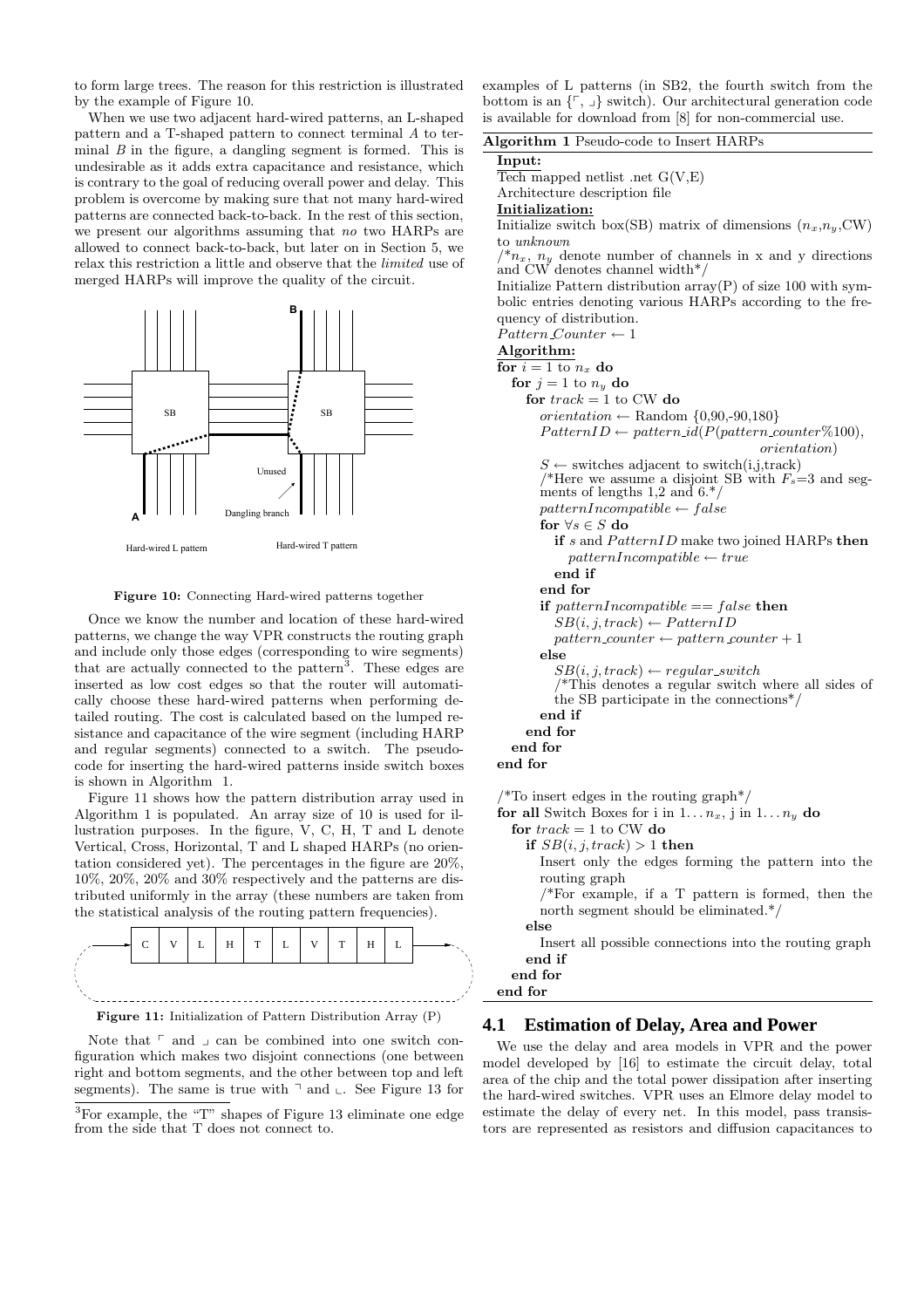ground. Pass transistors add parasitic capacitance to the wire irrespective of whether they are on or off leading to a higher delay [3]. In our hard-wired switches, we eliminate the pass transistors and replace the resistance and capacitance values of the pass transistors, used in the delay model, with those of the metal wire (of segment length 1). This is illustrated in Figure 12.



Figure 12: Modeling Pass transistor Switches

To accurately determine the delay of using a hard-wired switch, the capacitance of all the segments forming the pattern are included in the total capacitive load being switched. In addition, when only some of the segments of a hard-wired switch are used to route a signal, the remaining segments are made unavailable to route other nets. This avoids potential resource conflicts that could occur when different nets try to use different parts of the same hard-wired switch. The area model in VPR is based on counting the number of transistors required to implement the FPGA architecture and reports area in terms of the number of minimum width transistor areas required to implement the circuit on the FPGA [3]. For our hard wired switches, we use the same procedure and count the total number of transistors in our implementation. We use the power model developed by [16] to estimate the total power dissipation. Leakage power is estimated by counting the number of unused transistors and SRAM cells and multiplying them with their individual leakage power. Dynamic power is dependent on the charging and discharging capacitance and the clock frequency, which is the critical path delay. The short circuit power is taken as 10% of the dynamic power. The charging and discharging capacitance is obtained from the parasitics used in the delay model of VPR. Since we replaced the pass transistors with the resistance and capacitance values of metal wires for hard-wired switches, the power results reported in our paper accurately reflect the effect of these hard-wired patterns.

#### **5. EXPERIMENTAL RESULTS**

We inserted the hard-wired patterns in the switch boxes and used a multi-segment routing architecture with routingsegments of lengths 1, 2, 6, and long lines (similar to the Virtex architecture) for all simulation experiments. HARPs were not inserted on long lines, though. We placed and routed 10 MCNC circuit benchmarks of the VPR package on HARP architectures and report the results of circuit delay, area, leakage power, total power dissipation and channel width.

We updated the delay look up tables used by the placement tool of VPR to reflect delays of HARP connections. However, this had only a marginal impact on the placement quality. The reason is that these delay lookup tables are built assuming no congestion is present, and hence the best routing resources for

delay are always available. This is an optimistic lower bound on the routing delay between two points. In reality, the router will have to use traditional, slower switches for some nets due to congestion. As a result, the delay estimated at placement will not be an accurate representation of the delay at routing, and placement optimizations are not as effective. Consequently, we decided to leave the delay tables untouched from the original implementation in order to account for the fact that the router may not always be able to use HARPs for routing.

Results of the execution of VPR with 50% of all switches replaced with HARPs and that of the traditional "Virtex-like" architecture is presented in Table 1 4 . Columns labeled "Vtx" show the results of the traditional "Virtex-like" routing architecture. The last two rows of the table show average values for Vtx and HARP, and the ratio between HARP average and Vtx average.

We observe that the insertion of hard-wired routing patterns has a profound impact on delay and leakage power dissipation, reducing delay by about 21.7% and leakage power by 19.7% on average. Insertion of hard-wired routing patterns as low cost edges in the routing graph encourages the routing tool to use them whenever possible. This leads to a considerable speed up of the circuit. Also, the elimination of the program bits results in fewer SRAM cells and a lower leakage power dissipation. We find that the total area of the circuit decreases by about 5.3% on average. However, the average channel width increases by around 15.4%. This is expected, since, the introduction of hard-wired routing patterns reduces the flexibility of the routing architecture causing the router to use more tracks to route certain connections. However, the overall routing area of the circuit decreases because the reduction in individual switch area dominates the increase in number of switches caused by increased channel width.

Total power dissipation reduces on average by about 6.23%. In spite of the 20% reduction in the leakage power dissipation, the total power reduces by only around 6% on average. This is explained by taking into account the dynamic power dissipation. Dynamic power dissipation is dependent on the switching rate of the circuit. With hard-wired patterns in the switch boxes, the critical path delays of the circuits are reduced considerably resulting in a higher clock rate. This causes increased dynamic power dissipation. A fair comparison metric between the Virtex-like routing architecture and HARPs would probably be the power-delay product. We can explore different configurations by considering the energy dissipation or the power-delay product. Power-delay of HARP is 30% better than Vtx. Depending on whether optimizing for speed or power is more critical, we can clock the circuits at a higher clock frequency to get a faster circuit or we can clock the circuit at a lower speed (e.g., the clock speed that a traditional Virtex routing architecture can achieve) to achieve more savings in power dissipation.

Another point to be observed is that the performance of the hard-wired patterns is considerably better for larger circuits. From Table 1, we observe that for the 3 biggest circuits, spla, pdc and ex1010, introducing hard-wired patterns cause an improvement of 26% in the circuit delay and 34% in the total energy consumption. Leakage power is becoming increasingly more important compared to other sources of power consumption according to ITRS [9]. As a result, our proposed HARP architecture will become more effective as technology advances.

We also explored the potential benefits of increasing the per-

<sup>4</sup>Results for only 10 of the benchmarks are reported for want of space. The others yield similar results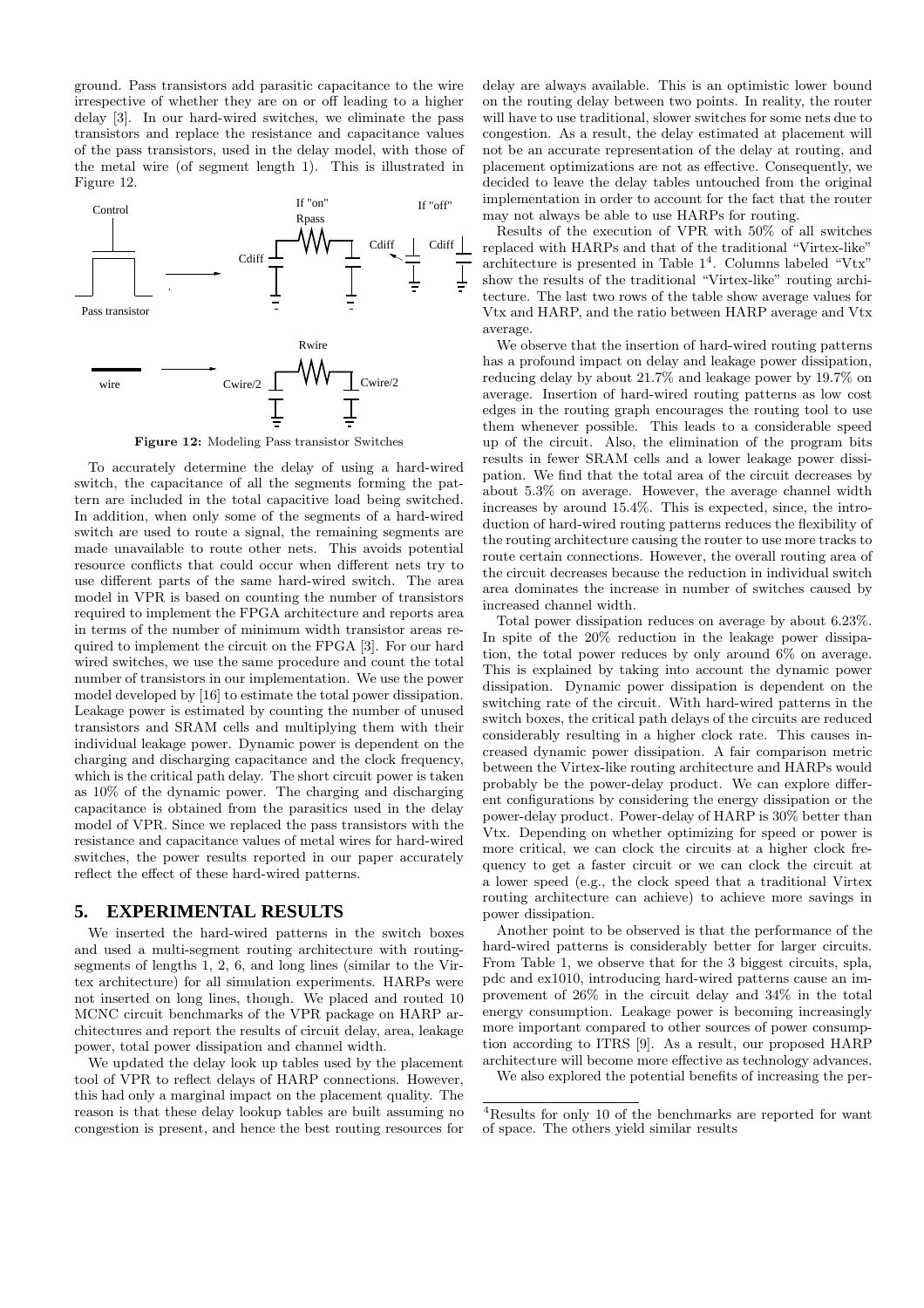| Circuit        | Delay $(x10^{-8})$ |             | $(x10^6)$<br>Area |             | Channel Width |             | Leakage power |             | Total power |             | $(x10^{-8})$<br>Energy |             |
|----------------|--------------------|-------------|-------------------|-------------|---------------|-------------|---------------|-------------|-------------|-------------|------------------------|-------------|
|                | $\rm Vtx$          | <b>HARP</b> | $\rm Vtx$         | <b>HARP</b> | Vtx           | <b>HARP</b> | Vtx           | <b>HARP</b> | Vtx         | <b>HARP</b> | Vtx                    | <b>HARP</b> |
| misex3         | 6.31               | 5.33        | 2.88              | 2.71        | 20            | 23          | 0.119         | 0.094       | 0.223       | 0.222       | 1.407                  | 1.183       |
| alu4           | 7.12               | 5.97        | 3.11              | 2.74        | 19            | 21          | 0.129         | 0.096       | 0.235       | 0.225       | 1.673                  | 1.343       |
| apex4          | 7.17               | 5.98        | 2.83              | 2.58        | 22            | 24          | 0.117         | 0.092       | 0.183       | 0.166       | 1.312                  | 0.993       |
| ex5p           | 6.40               | 5.50        | 2.36              | 2.23        | 22            | 25          | 0.098         | 0.080       | 0.173       | 0.164       | 1.107                  | 0.902       |
| $\mathrm{des}$ | 7.89               | 6.00        | 6.02              | 5.75        | 16            | 18          | 0.251         | 0.209       | 0.415       | 0.408       | 3.274                  | 2.448       |
| seq            | 6.39               | 5.31        | 3.58              | 3.46        | 20            | 24          | 0.149         | 0.121       | 0.271       | 0.270       | 1.732                  | 1.433       |
| apex2          | 7.45               | 5.92        | 4.01              | 3.80        | 21            | 24          | 0.168         | 0.134       | 0.281       | 0.281       | 2.093                  | 1.663       |
| spla           | 12.40              | 8.93        | 9.90              | 9.70        | 28            | 33          | 0.428         | 0.342       | 0.525       | 0.479       | 6.51                   | 4.278       |
| $_{\rm pdc}$   | 14.20              | 10.70       | 14.80             | 13.70       | 33            | 39          | 0.637         | 0.505       | 0.750       | 0.652       | 10.65                  | 6.976       |
| ex1010         | 15.50              | 11.50       | 8.95              | 8.66        | 19            | 23          | 0.378         | 0.314       | 0.477       | 0.448       | 7.393                  | 5.152       |
| Avg            | 9.083              | 7.114       | 5.844             | 5.533       | 22            | 25.4        | 0.2474        | 0.1987      | 0.3533      | 0.3315      | 3.715                  | 2.637       |
| Ratio          |                    | 78.32\%     |                   | 94.68%      |               | 115.45\%    |               | 80.32\%     |             | 93.83%      | 70.98%                 |             |

Table 1: Comparison of 50% HARPs with no HARPs

centage of HARPs inside the switch boxes by allowing a small percentage (10%) of HARPs to connect to each other. This is illustrated in Figure 13, which shows HARP switches (HARP SW) and regular switches (FlexSW) lumped to form distinct regions inside the switch boxes. This representation is just for illustration purposes. In reality, HARPs are distributed throughout the switch boxes, and not just at lower tracks.



Figure 13: Overlaps in HARPs

Allowing a small percentage of HARPs to connect directly could create more complex routing patterns to be formed by combining hardwired patterns that we have used. However, doing so could also have the undesired affect of creating dangling wire segments (as illustrated in Figure 10) which could have an adverse effect on delay and power. Part of our future work is to find the best percentage of HARPs that could connect directly. In terms of implementation, to increase the percentage of HARPS beyond 50%, we relax the constraint present in algorithm 1 of not allowing different HARPs to connect together and allow HARPs to connect together sometimes  $(e.g., to allow)$ 60% of the switches to be HARP, we should allow HARPs to connect 10% of the time). As before, we take care not to form large trees of HARPs. This is done by making sure that there is at least one regular switch after every  $K$  switches,  $K$  being a constant (in our experiments, we used  $K = 3$ ). The results of increasing the percentage of HARPs is presented in Table 2.

We observe that increasing the percentage of HARPs(60%) inside switch boxes increases the potential savings in circuit delay, energy and area to about 24%, 34% and 7% respectively.

## **6. RELATED WORK**

There has been a lot of work on programmable architectures to improve the performance of FPGAs. Modern FPGAs utilize multi-length horizontal and vertical segments. Recently, there has been a flurry of research in structured ASIC solutions [24], which aim to provide a middle ground between ASICs and FPGA. Tong et. al. [18], Jayakumar and Khatri [11], and

Yan and Marek-Sadowska [22] proposed via-configurable gate array implementation platforms, in which connections are programmed by the presence or absence of vias. This results in improvements in power-delay performance but the flexibility and cost savings are limited because of its mask programmability.

There have been several CAD techniques aimed at reducing the number of "bends" in the routing architecture. This paper was inspired by our initial work on pattern routing [12, 13]. This work focused on the concept of using prespecified patterns to route a net. By doing so, we allow a more accurate prediction mechanism for metrics such as congestion and wirelength earlier in the design flow. The work focused on an ASIC design flow, rather than the FPGA flow found in this paper.

Maidee et. al. [15] proposed a "terminal alignment" heuristic, which reduces the number of bends on nets, and hence eliminates switches that need to connect horizontal tracks to vertical ones. As a result, the number of switches used in routing of critical nets decreases. They achieved 5% delay improvement over VPR.

## **7. DISCUSSION AND CONCLUSION**

We propose a technique to reduce circuit delay, area and power dissipation by introducing hard-wired patterns inside switch boxes. The population of the HARPs is guided by statistical analysis of routing trees that are generated on a traditional architecture by the VPR tool. We analyzed the routing profiles of various circuit benchmarks and came up with a statistical measure of the routing patterns present inside the switch boxes. The routing graph construction of VPR was modified to include these patterns. Simulation results after detailed routing showed a potential improvement of 24% in circuit delay, 7% in the circuit area, 24% in the leakage power dissipation and about 8% in the total power dissipation. We observed that by introducing hardwired patterns, we can considerably speed up the circuit and at the same time achieve reasonable savings in circuit area and power dissipation.

In Section 3.1 we mentioned that the placement and routing algorithm and the architecture will affect the outcome of the statistical analysis. In Section 3.2.2 we showed that the architecture has a bigger role compared to the routing algorithm. But nevertheless, both the physical design algorithms and the architecture will skew the pattern frequency analysis. Apart from the fact that there is a certain degree of inevitability in this influence, we argue that such effect could be considered useful. We would like to generate the architecture with an eye on the CAD algorithms. If we create an architecture that con-